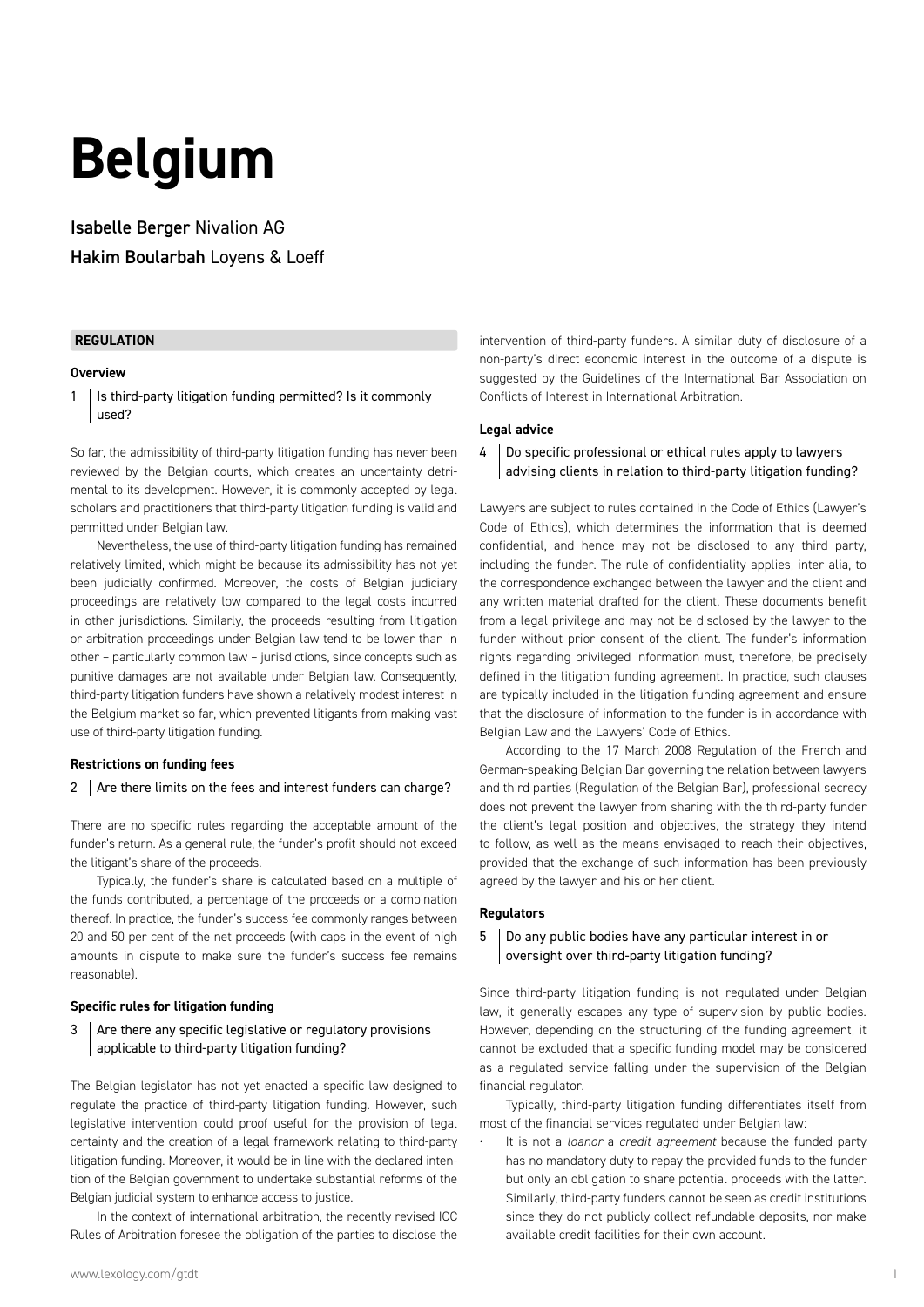• It is not a *legal protection insurance* since in a litigation funding agreement – unlike under an insurance policy – no premium for the coverage of a future litigation risk is paid.

Funds providing litigation funding may, in some cases, fall within the scope of the EU Alternative Investment Funds Managers Directive (AIFM Directive) implemented under Belgian law by the AFIM Act. The AIFM Directive defines the alternative investment funds as any collective investment that raises capital from a number of investors to invest it in accordance with a defined investment policy for the ultimate benefit of the investors.

#### **FUNDERS' RIGHTS**

#### **Choice of counsel**

6 | May third-party funders insist on their choice of counsel?

As a matter of principle, the litigant's lawyer is independent from the third-party funder and must be able to act freely from any instructions from the latter. However, the third-party funder will only invest funds in a process that is conducted by a competent and duly specialised lawyer. The third-party funder will thus carefully examine the qualifications of the envisaged lawyer and the reasonableness of the proposed fees and only provide funding if the litigant's choice of counsel can be approved.

#### **Participation in proceedings**

7 | May funders attend or participate in hearings and settlement proceedings?

The third-party litigation funder's role and the funder's rights of information and participation are typically determined in the litigation funding agreement. Accordingly, a litigant might invite the third-party funder to participate in a court or an arbitral tribunal's hearing or settlement discussions on the basis of a respective clause in the litigation funding agreement, provided that this is in line with the envisaged litigation strategy and the counterparty does not object to it. Even if there is no respective clause in the funding agreement and the counterparty has not been informed about the funder's presence, a third-party funder may attend a court hearing since state court hearings are open to the public in Belgium.

#### **Veto of settlements**

#### 8 Do funders have veto rights in respect of settlements?

It is common practice to include a funder's veto right relating to a potential settlement in the funding agreement. This is to ensure that the third-party funder has the possibility to oppose to a settlement which is considered unreasonable on the basis of the funder's evaluation of the prospects of the case. That said, in practice, the interests of the funded party and the third-party funder are almost always aligned.

#### **Termination of funding**

#### 9 | In what circumstances may a funder terminate funding?

Third-party funders and litigants are free to agree on various grounds that give reason to terminate the funding agreement. In practice, funders can typically terminate the funding agreement for the following reasons:

- a change of circumstances having a material impact on the chances of success of the funded case;
- a material breach of the litigant's contractual obligations;
- the insolvency of the litigant (it should be noted in this context that the trustee in bankruptcy decides whether the funded procedure may be continued or not); and

• the insolvency or a major change in the creditworthiness of the opposing party.

#### **Other permitted activities**

 $10$  In what other ways may funders take an active role in the litigation process? In what ways are funders required to take an active role?

Any rights and actions the third-party litigation funder wishes to exercise during the course of the funded proceedings must be determined in the funding agreement. This includes any information or participation rights, access to documents and any right to reject actions a litigant is usually free to take. Outside the scope of the funding agreement, there is no requirement for a third-party funder to take any active role in the funded proceedings.

#### **CONDITIONAL FEES AND OTHER FUNDING OPTIONS**

#### **Conditional fees**

11 | May litigation lawyers enter into conditional or contingency fee agreements?

Belgian law prohibits contingency agreements under which the determination of the lawyers' fee depends exclusively on the outcome of the case to be litigated (see article 446-ter of the Belgian Judicial Code (BJC)).

Conversely, lawyers can be partly remunerated by a success fee defined as a percentage of the amount recovered by their clients. As a consequence, Belgian lawyers may enter into contingency fee agreements provided that their success fee is limited to a reasonable amount and that the fee arrangement agreed upon with their clients provides for a minimal remuneration independent of the outcome of the case.

#### **Other funding options**

#### 12 What other funding options are available to litigants?

The following options are available:

- Legal assistance insurance: pursuant to the Belgian Insurance Act (Insurance Act), the insurer has to bear the costs incurred in connection with the court proceedings of the insurance holder (legal fees and expenses, bailiff's fees, procedural indemnities, costs of technical advice, expert's fees, etc) but has no interest in the financial outcome of the litigation.
- Loan or credit facility agreement: the debtor must repay to the creditor the funds placed at its disposal.
- Assignment of claims: the original creditor assigns the claim for less than its original worth to an assignee in exchange for an immediate payment from the third-party debt collector who becomes the holder of the claim and a party to the pending or forthcoming litigation proceedings.
- Belgian state legal aid: under strict conditions a litigant may obtain legal aid from the state. Legal aid exempts the litigant in whole or in part from having to contribute to the costs of the proceedings.
- After-the-event (ATE) insurance: since third-party litigation funding agreements do not always cover the procedural and legal costs the litigant may be ordered to pay to the opposing party, the funded party frequently enters into an ATE insurance contract to have these costs covered.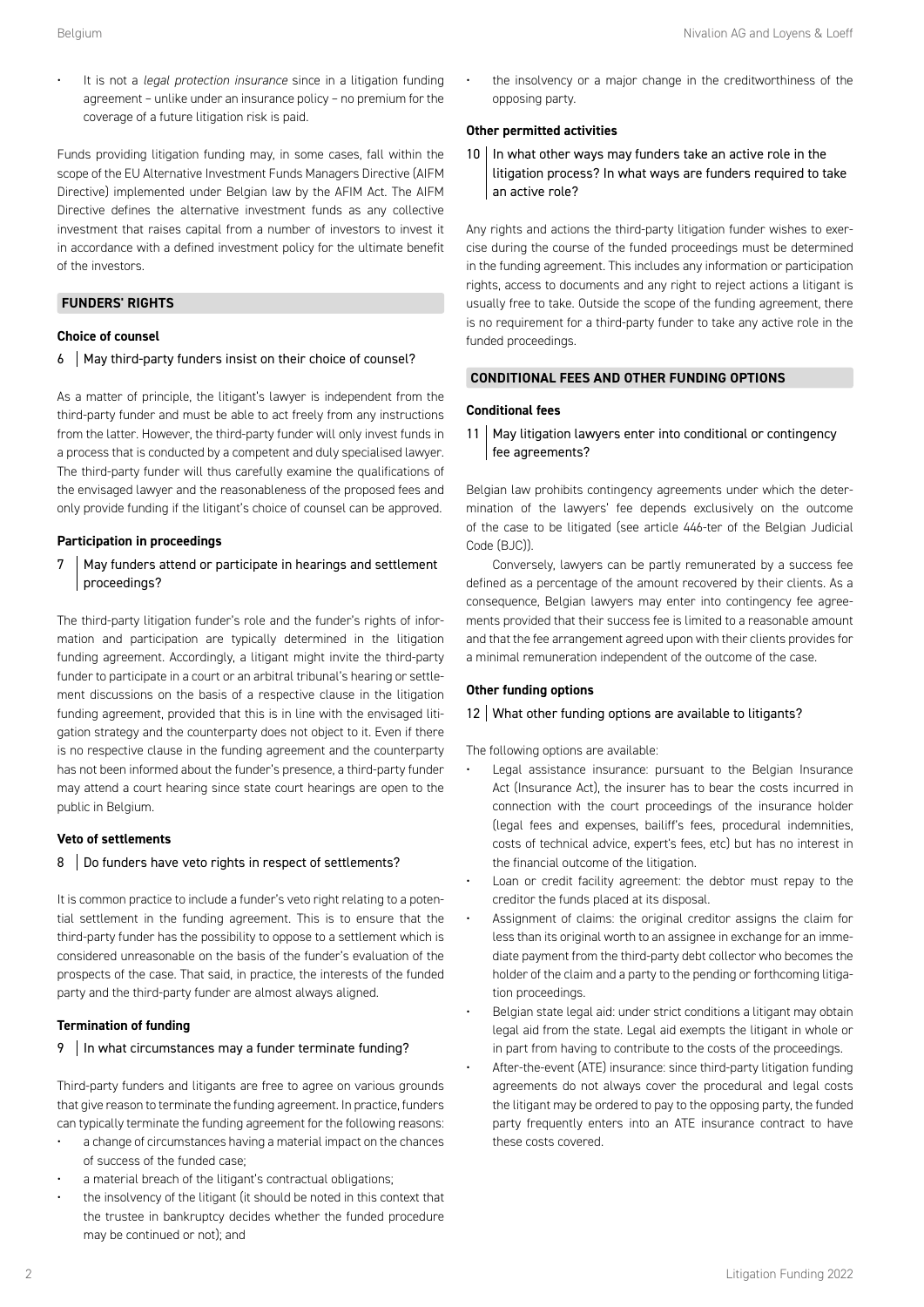#### **Time frame for first-instance decisions**

13 | How long does a commercial claim usually take to reach a decision at first instance?

Depending on the complexity of the case and the territorial jurisdiction, it will take approximatively one year following the submission of the claim for a decision to be rendered by a first instance court in a commercial dispute.

#### **Time frame for appeals**

14 What proportion of first-instance judgments are appealed? How long do appeals usually take?

There is no official statistics on the number of judgments that are appealed in Belgium. Appeal proceedings are however very frequent. Such proceedings may last between one to three years depending on the complexity and importance of the case and the court that exercises jurisdiction.

As regards arbitral awards, the parties – by an express statement in the arbitration agreement or by a subsequent agreement – may exclude any application to set aside the award if none of them is either a natural person having Belgian nationality or its domicile or habitual residence in Belgium, or a legal person having its registered office, principal place of business or branch office in Belgium. In addition, awards rendered by an arbitral tribunal having its seat in Belgium may only be challenged for limited grounds exhaustively mentioned in the Belgian Judicial Code (BJC). Challenges to an arbitral award generally last between one to two years.

#### **Enforcement**

#### 15 What proportion of judgments require contentious enforcement proceedings? How easy are they to enforce?

There is no official statistics on enforcement proceedings. As a rule, judgments are immediately enforceable even if appeal proceedings are pending or may still be brought. In the absence of voluntary payment from the debtor, the intervention of a bailiff will be necessary to proceed to enforcement measures, such as the attachment and the sale of the debtor's property or other assets, garnishment of the debtor's receivables and bank accounts, etc.

As arbitration proceedings are based on the mutual consent of the parties, arbitral awards require less often enforcement proceedings, although such proceedings are not unusual. Arbitral awards, whether foreign or domestic, may only be enforced after the competent court of first instance has granted enforcement following an ex parte application of the award creditor. The grounds for refusal of recognition and enforcement of arbitral awards are exhaustively listed in article 1721 of the BJC.

#### **COLLECTIVE ACTIONS**

#### **Funding of collective actions**

16  $\vert$  Are class actions or group actions permitted? May they be funded by third parties?

On 28 March 2014, a Belgian Act on class actions was introduced in the Belgian Code of Economic Law (CEL). The relevant provisions of the Act came into force on 1 September 2014. However, the scope of actions for collective redress has remained limited. These proceedings may only be brought before the Brussels Commercial Court by a group of consumers or SMEs represented by non-profit organisations or public

Third-party funding of class actions is not prohibited under Belgian law. Yet, such funding should be disclosed at an early stage of the proceedings so that the judge may rule on its adequacy. Despite its admissibility, third-party litigation funding seems to be of limited interest in the context of class actions, since the CEL provides that a court-appointed administrator must pay any compensation obtained directly to the members of the group under the court's supervision without any possibility for the third-party funder to receive a share of this compensation. This implies that a third-party funder could, in principle, not take a share of the proceeds resulting from the collective action. However, in practice, there might be possibilities to structure a funding agreement in such a way as to overcome this obstacle.

In November 2020, the EU issued a new Directive on representative actions for the protection of the collective interests of consumers. This Directive, which must be transposed by December 2022, also provides the possibility for member states to foresee third-party funding of class actions provided that a number of safeguards are put into place. At first glance, the Belgian Act on class actions seems to meet most of the requirements set forth in the Directive. However, as the Directive leaves considerable leeway to the member states, it remains to be seen how the Belgian legislator will transpose the Directive into national law.

Besides class actions, Belgian law also allows for other instruments of collective redress, in particular actions where (1) numerous claimants act together and unite their claims in one single procedure, or (2) instances in which a third-party purchases various claims and initiates proceedings on behalf of the former claimants. In such proceedings, claimants and third-party funders may enter into litigation funding agreements and share the proceeds of the procedure.

#### **COSTS AND INSURANCE**

#### **Award of costs**

 $17$  May the courts order the unsuccessful party to pay the costs of the successful party in litigation? May the courts order the unsuccessful party to pay the litigation funding costs of the successful party?

The costs of the proceedings that courts may order the losing party to pay to the successful party are exhaustively enumerated in article 1018 of the Belgian Judicial Code (BJC). The principal costs of the proceedings are the following:

- costs of service, filing and registration with the court registry. These costs are fixed and depend on the nature of the writ filed with the court and on the amount in dispute;
- costs of judicial expertise and other measures of investigation;
- a registration fee of 3 per cent on behalf of the tax authorities if the losing party is ordered to pay an amount exceeding €12,500; and
- a procedural indemnity that is a flat-rate contribution in the lawyers' fees. Its amount is set by the law and adjusted from time to time to account for inflation. Since 1 June 2021, the basic indemnity ranges from €195 to €19,500 for claims that can be appraised in monetary terms. If the claim cannot be appraised in monetary terms, the basic amount of the procedural indemnity is €1,560. These amounts may be decreased (to a minimum of €97.50) or increased (to a maximum of €39,000) by the court under specific circumstances, depending on different criteria, such as the financial capacity of the unsuccessful party, the complexity of the case, existent contractual compensation for the successful party, blatant unreasonable submissions (see article 1022, §3 BJC).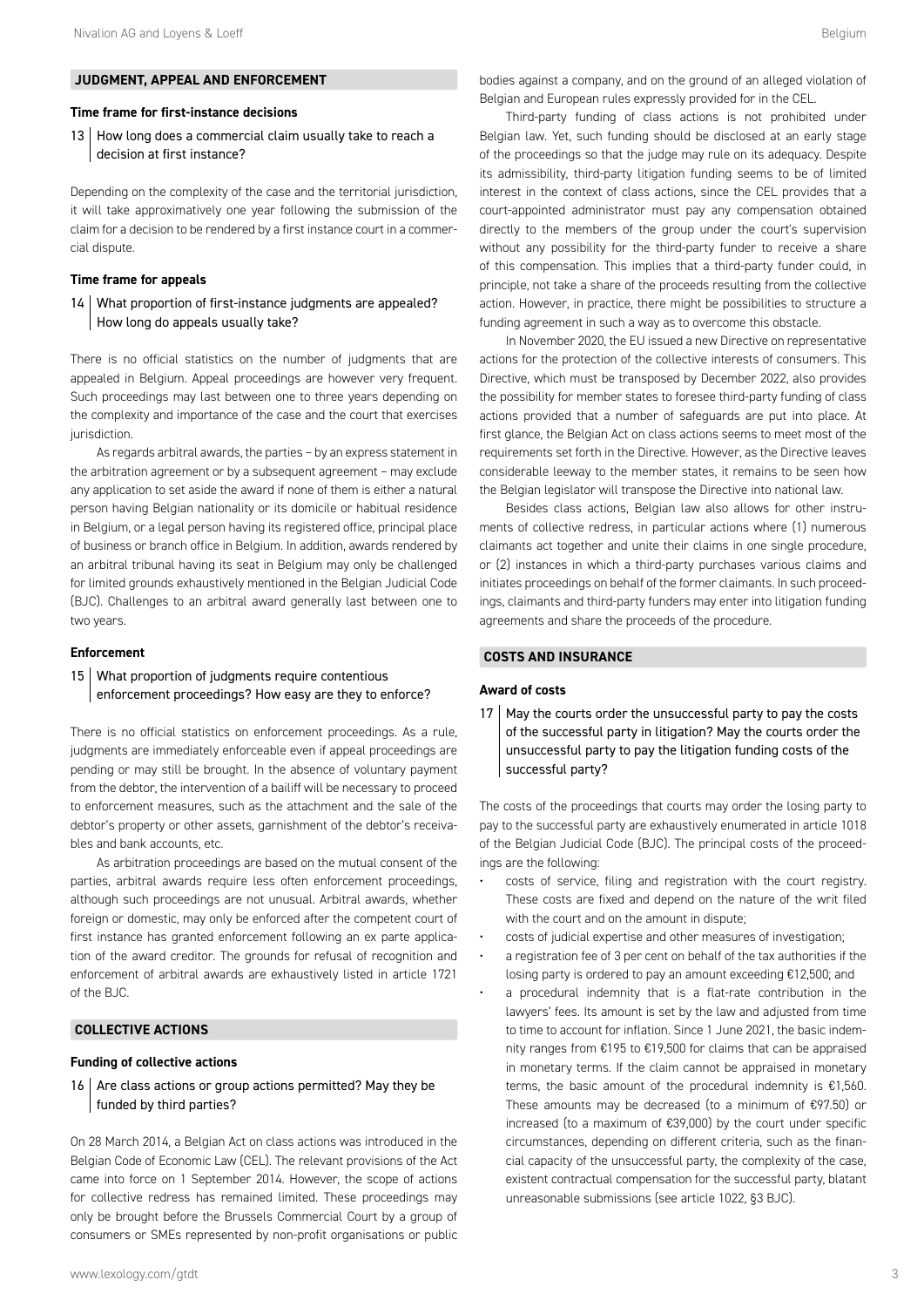Belgium **Nivalion AG and Loyens & Loeff Belgium** Nivalion AG and Loyens & Loeff

As a consequence, courts may not order the unsuccessful party to pay the litigation funding costs of the successful party. Nevertheless, the intervention of a third-party funder could indirectly be taken into account by courts when fixing the procedural indemnity on the basis of the above-mentioned criteria.

With regard to arbitration proceedings, article 1717, §6 BJC provides that the final award must fix the costs of the arbitration and decide which party shall bear what proportion of said costs. According to the above-mentioned provision, these costs include arbitration costs as well as party costs, defined as 'the fees and expenses of the parties' counsel and representatives' and 'all other expenses arising from the arbitral proceedings' (unless otherwise agreed by the parties). It is generally considered that such costs must be reasonable. We are not aware of any arbitration proceedings having their seat in Belgium in which the unsuccessful party was ordered to pay the funding costs of the successful party. As article 1717, §6 BJC is drafted in general terms, one could, however, argue that funding costs should be taken into consideration in the allocation of costs by the arbitral tribunal.

#### **Liability for costs**

 $18$  Can a third-party litigation funder be held liable for adverse costs?

A third-party funder does not become a party to the proceedings as a consequence of the funding agreement. Accordingly, a court or an arbitral tribunal may not directly order a funder to pay for adverse costs. However, provided that the litigation funding agreement contains an obligation of the third-party funder to cover the adverse cost risk, which is common practice for Continental European funders, the unsuccessful funded litigant has an enforceable claim against the funder for the payment of adverse costs.

#### **Security for costs**

19 | May the courts order a claimant or a third party to provide security for costs? (Do courts typically order security for funded claims? How is security calculated and deposited?)

Courts may only order a foreign claimant to provide security for the costs and damages potentially arising from the proceedings, if the security is requested by a Belgian defendant (see article 851 of the BJC). This *cautio judicatum solvi* is aimed at protecting Belgian litigants against pecuniary losses that may be caused to them by foreign claimants who do not offer enough securities in Belgium to ensure the payment of costs and damages that may result from the proceedings they have introduced. However, the Belgian Constitutional Court has qualified the granting of such security as discriminatory because it may only be requested from foreign claimants and the relevant provisions of the BJC must be modified on this point.

The relevant provisions of the BJC relating to arbitration proceedings do not address the issue of security for costs. It is, however, generally assumed that security for costs may be ordered by arbitral tribunals as part of interlocutory measures that arbitrators may adopt on the basis of article 1717, §1 BJC.

#### $20$  If a claim is funded by a third party, does this influence the court's decision on security for costs?

Prior to the above-mentioned decision of the Belgian Constitutional Court, security for costs could only be ordered by Belgian courts if requested by a Belgian defendant against a foreign claimant. The existence of a third-party funding agreement was therefore not a criterion for the granting of security for costs under the relevant provision of the BJC.

### **NIVALION**

Elevating legal finance

Isabelle Berger isabelle.berger@nivalion.com

Turmstrasse 28 6312 Steinhausen Zug Switzerland Tel: +41 41 748 43 00 www.nivalion.com

## **LOYENS LOEFF**

### Hakim Boularbah

hakim.boularbah@loyensloeff.com

Tervurenlaan 2, B-1040 Brussels Belgium Tel: +32 2 743 43 43 www.loyensloeff.com

In arbitration proceedings, it is generally considered that the existence of a third-party funding agreement may not in itself justify an order for security for costs by the arbitral tribunal.

#### **Insurance**

#### 21 | Is after-the-event (ATE) insurance permitted? Is ATE commonly used? Are any other types of insurance commonly used by claimants?

After-the-event insurance is admitted and frequently used. It is usually offered by foreign insurance companies. However, if the funder has an exclusive solution for the coverage of adverse costs by way of ATE insurance on offer, ATE insurance can also be included in the litigation funding agreement.

Additionally, insurance for legal costs linked to potential liabilities is well instituted and very common in Belgium. Such insurance is often part of other insurances (eg, automobile liability insurance, household insurance, etc).